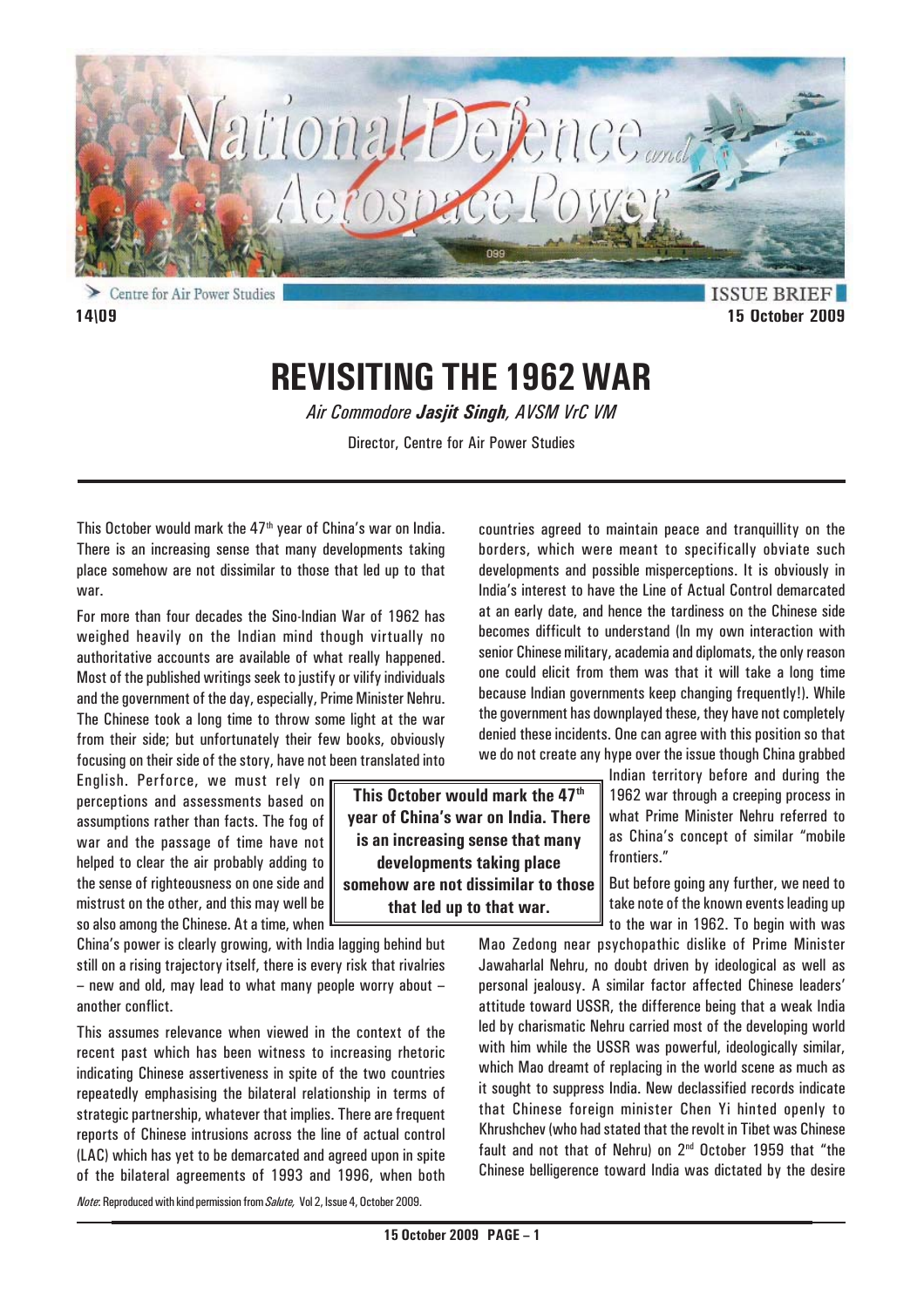## Centre for Air Power Studies

to take revenge for the century of humiliation at the hands of European great powers." Mao intervened to say that, "The border conflict with India – this is only a marginal border issue, not a clash between the two countries" but also clarified that on the question of Tibet "we should crush him (Nehru)." But it is clear that a major factor in all this was the issue of Tibet and the revolt in 1959 which also led to the Dalai Lama seeking refuge in India (although there are some accounts which believe that this was facilitated, if not actually organised, by the Chinese authorities to remove a rallying point from the province).

Declassified documents of Cold War period tell us Mao Zedong (and other PRC leaders) confirmed (on 2<sup>nd</sup> October, 1959) that, "nobody knew precisely what actually occurred on China Indian border", earlier that year which led to the Chinese guards shooting down 12 Indian policemen which

triggered the complications in the relationship. Zhou Enlai admitted to the government in Beijing being unaware saying that the local authorities undertook all the measures there (of shooting down Indian policemen), "without authorisation from the centre."<sup>1</sup> But

by that time Mao and his senior advisers, in their drive for export of socialist revolution and the search for global leadership for PRC and Mao, were clearly looking for an excuse to teach India – and Nehru, a lesson through military power no doubt fully aware that India was not prepared militarily to defend the Himalayan frontier largely because no roads existed on which armies could march and be supplied for a war with a major country. In fact, the border defence responsibility (under the police and Intelligence Bureau till then) was passed on to the army only in 1961. Roads began to be constructed only after 1959 and would take more than a decade to become fully usable.

It is in this backdrop that we need to understand the Chinese motivations for the war in 1962, for which it prepared fully by May-June, 1962. Mao planned his strategy well. His one major concern at that time was whether Taiwan with US support would attack China. However, he sought and received assurance from the Americans through the back channel talks going on at Warsaw that the US had asked Chiang Kai-shek (and he had confirmed) not to initiate any military action against PRC. Mao's other concern was Moscow since the relations between the two communist giants were never smooth. Khrushchev had already declined to back China in case of conflict with India. In fact, he had told Mao that the Soviet

**One possible answer lies in the running theme of Chinese thinking in the 1950-60s: that India was getting too close to the United States; and hence had to be taught a lesson or two.**

Union had already agreed to give the supersonic MiG-21 interceptors to India. Mao in return had assured him that Sino-Indian border conflict would be resolved peacefully and had even assured Khrushchev that the "McMahon line with India will be maintained, and the border conflict with India would end." But with the Soviet deployment of missiles in Cuba, Khrushchev had to ensure that China would not stab it in the back. Hence, he did a volte-face in early October 1962 and at a Banquet announced that Moscow would stand by PRC in the conflict with India, and even delay the sale of Mig-21 to New Delhi.

But the Cuban missile crisis was essentially settled by 28<sup>th</sup> October, the Russian clearly came out on the Indian side on 5<sup>th</sup> November making the Sino-Soviet rift simmering for many years becoming a reality. Declassified documents containing the discussions between Zhou Enlai and

> Mongolian president J. Zedenbal on 26<sup>th</sup> December, 1962 give us more insights into Chinese thinking on the war. During these discussions it becomes clear that China believed that India was getting too close to the United States, Zhou even stating that India "speaks the language of

America." Zhou's statement that "Nehru is searching for a way to subordinate India and Pakistan to American domination", clearly indicates the serious errors of assessment and judgement being made in Beijing; and given Mao and his sycophants' ambition to be acknowledged as the world superpower then driving China to its aggressive war. And with an assurance of US-Taiwan not likely to start a conflict in the east, this became a major reason for "teaching India a lesson." Zhou ended the meeting by asserting that: "Our government is not fighting with India because of a few dozen kilometres of area. We have made absolutely no territorial claims, only the Indian side has." If that was so what was the war all about? And why did the Chinese ambassador go on TV to claim Arunachal Pradesh?

One possible answer lies in the running theme of Chinese thinking in the 1950-60s: that India was getting too close to the United States; and hence had to be taught a lesson or two. How do those lessons apply to now and the future? But before that we need to very briefly look at the reasons for our setbacks in the 1962 war. The most important of these was the failure of higher defence organisation (set up in September 1947) which had been eroded into nothingness since the mid-1950s both institutionally as well as the style and defence minister's method of working. Krishna Menon had virtually decimated the higher military

## **ISSUE BRIEF**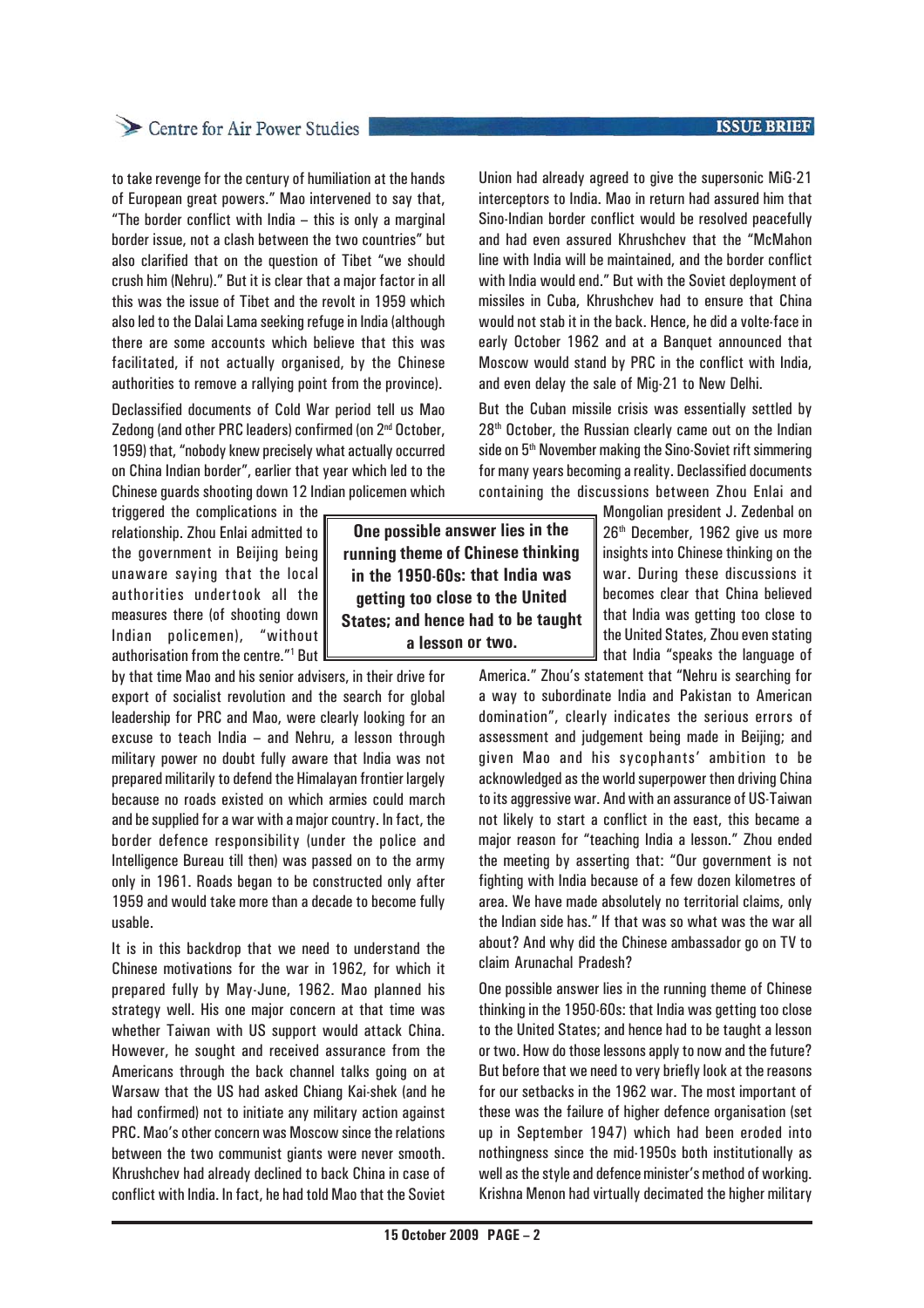## **ISSUE BRIEF**

## Centre for Air Power Studies

system. The Defence Committee of the Cabinet, the highest authority to decide on military preparedness and operations, had stopped meeting. The whole cruel drama of "forward policy" and establishing posts was carried out in late 1950s by the foreign secretary and the Director IB without any consultation with the Chiefs of Staff Committee.

The second was the non-use of combat air power in spite of adequate force being available. Generally four reasons emerge from study of available facts: (i) concern about Chinese bombing of our cities especially Kolkata, (ii) Army HQ's concern that use of IAF fighters would provoke the Chinese to use their air forces and this would adversely affect the air supplies to its troops which rated higher in priority than interdicting Chinese advance, (iii) IAF view that close air support would not be useful in high Himalayas

and hence not advisable; there was no mention of interdicting Chinese forces and supplies, (iv) advice from the Americans not to use combat air power due to risk of escalation. The third was the lack of preparedness of the military to fight at such heights and the logistics nightmare it involved. While the Indian Army had fought with great élan and valour in numerous battlefields of the world, it had no experience of fighting at

heights of around 15,000 ft in Himalayan ranges which poses serious physiological, climatic and operational challenges. With only a few brigades stretched out on the 4,400-km frontier, troops were rapidly rushed up to face seasoned forces superior in numbers and already acclimatised, clothed and armed.

One can go on. But let us leave this here by a conclusion

that the war in 1962 and its outcome was an aberration that cannot be replicated again unless we neglect our defensive capabilities significantly and/or the Chinese arrive at similarly flawed conclusions as they did in 1962. The trouble is we see some elements of both in recent years. China has grown in power and selfconfidence during the past two decades. Its grand strategy remains seeking to be a global super power as it was earlier; and

 **Its neo-alliance support to Pakistan has reached new heights with the aim of enhancing its autonomy with regard to the US, and at the same time to complicate and enlarge the challenges for India. Its policy on**

**Kashmir seems to have further tilted in favour of Pakistan. Last time it did so (in 1964) encourage Pakistan to launch a war the following year.**

**The war in 1962 and its outcome was an aberration that cannot be replicated again unless we neglect our defensive capabilities significantly and/or the Chinese arrive at similarly flawed conclusions as they did in 1962.**

in concrete terms it is much closer to its goal than at any other time. But it needs more time for that. Meanwhile, India is also re-emerging as a global player that the sole super power is wooing to tilt toward its side. There is every risk that Chinese could make the same mistake that they made earlier and try to use force

(in the context of outstanding territorial disputes along the frontiers) in order to influence India's rise and/or its close relations with the United States.

There is evidence of the latter in the greater assertiveness of China in its attitude towards India, especially, since 2005 when Indo-US relations were encapsulated in the new Defence Framework in June and the Joint Statement of 18<sup>th</sup> July that year for closer cooperation. Its sense of vulnerability after the Soviet collapse soon after the Tiananmen tragedy was palpable in the early 1990s and it sought two agreements (in 1993 and 1996 to establish

"peace and tranquillity" which included demarcation of the Line of Actual Control to pre-empt any misunderstanding and potential for clashes and conflict) on which there seems to be a domestic consensus in China not to implement them. The new found confidence in its power contains the risk of over-reach. It tried to block the progress of some steps like the NSG waiver enabling

Indian access to nuclear cooperation and the very basis of treating India as a de-facto nuclear weapon state. It is deeply concerned with not only the obvious progress of Indian access to US weapons and military technology, but cooperation across the board in military and civil sectors.

Its rapid economic growth and military modernisation has long helped it to overcome earlier vulnerabilities and it

> now seeks a dominant role in world affairs in the framework of a multipolar world. But there are all indications that the multipolar construct it seems to favour implies a unipolar Asia (with China at its head) where US influence is sought to be undermined (through SCO, East Asia economic grouping, etc.) and slow down India's rise to power through discouraging it from any deeper cooperation with the United States. At the same time, its neo-alliance support to Pakistan has reached new

**There is every risk that Chinese could make the same mistake that they made earlier and try to use force (in the context of outstanding territorial disputes along the frontiers) in order to influence India's rise and/or its close relations with the United States.**